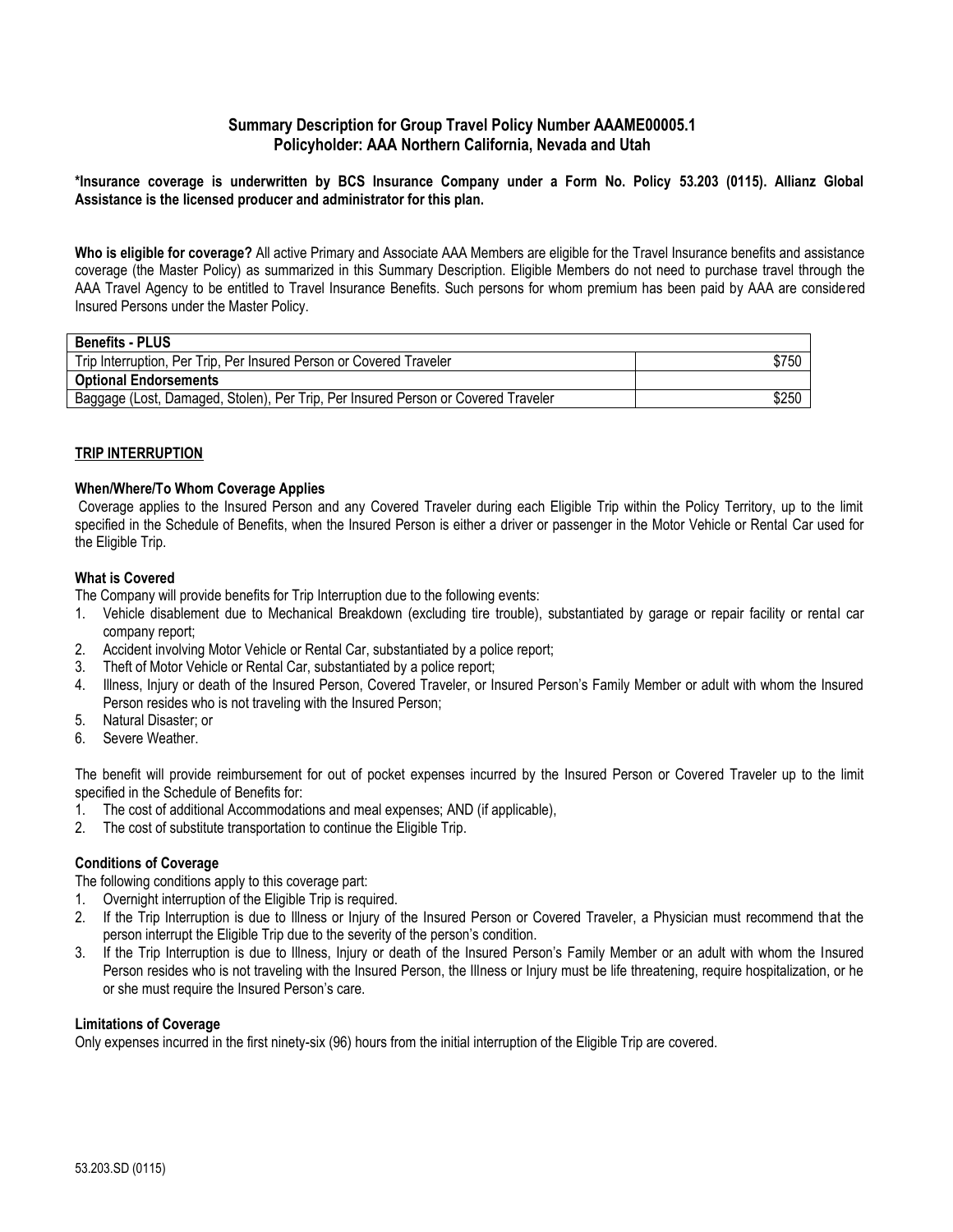#### **OPTIONAL ENDORSEMENTS**

#### **BAGGAGE (LOST, DAMAGED, STOLEN) ENDORSEMENT (53.519 (0115))**

#### **When/Where/To Whom Coverage Applies**

Coverage applies to You and any Covered Traveler during each Eligible Trip within the Policy Territory, up to the limit specified in the Schedule of Benefits, when You are either a driver or passenger in the Motor Vehicle or Rental Car used for the Eligible Trip.

#### **What is Covered**

We will provide benefits for Baggage that is lost, damaged or stolen, up to the limit specified in the Schedule of Benefits.

#### **The benefit will provide payment for the value of the Baggage, which is equal to the lesser of:**

- 1. The actual purchase price of a similar item;
- 2. The Actual Cash Value of the item at the time of loss which includes deduction for depreciation (for items without receipts, the program will pay up to 75% of the determined depreciated value); or
- 3. The cost to repair or replace the item.

#### **Conditions of Coverage**

For this coverage part, You or a Covered Traveler must take reasonable steps to keep Baggage safe and intact; to recover it; and, to notify the appropriate authorities within 24 hours of the covered loss.

#### **Limitations of Coverage**

Coverage is not provided for any loss that results directly or indirectly from:

- 1. Intentional loss of or damage to Baggage;
- 2. Defective materials or workmanship; or
- 3. Ordinary wear and tear.

#### **Property or losses not covered includes:**

- 1. Animals;
- 2. Cars and accessories, motorcycles and motors, aircraft, boats and other vehicles;
- 3. Bicycles, skis, and snowboards;
- 4. Eye glasses, sunglasses, and contact lenses;
- 5. Hearing aids, artificial teeth and limbs;
- 6. Wheelchairs and other mobility devices;
- 7. Consumables, medicines, perfumes, cosmetics, and perishables;
- 8. Tickets, passports, deeds, and other documents;
- 9. Money, credit cards, debit cards, securities, bullion, and stamps;
- 10. Rugs and carpets;
- 11. Property for business or trade; and
- 12. Baggage when it is shipped as freight, shipped prior to the date of the Eligible Trip, left in or on a car trailer, or left in an unlocked car.

#### **EXCLUSIONS**

Coverage is not provided for any loss that results directly or indirectly from any of the following:

- 1. Alcohol or substance abuse or use, or conditions or physical complications related thereto;
- 2. War (whether declared or undeclared), acts of war, military duty, civil disorder or unrest;
- 3. Participation in professional or amateur sporting events (including training);
- 4. All extreme, high risk sports including but not limited to: bodily contact sports, skydiving, hang gliding, bungee jumping, parachuting, mountain climbing or any other high altitude activities, caving, heli-skiing, extreme skiing, or any skiing outside marked trails;
- 5. Scuba diving (unless accompanied by a dive master and not deeper than 130 feet);
- 6. Operating or learning to operate any aircraft as pilot or crew;
- 7. Nuclear reaction, radiation or radioactive contamination;
- 8. Epidemic;
- 9. Pollution or threat of pollutant release;
- 10. Any unlawful acts committed by You or a Covered Traveler; or
- 11. Any expected or reasonably foreseeable events.]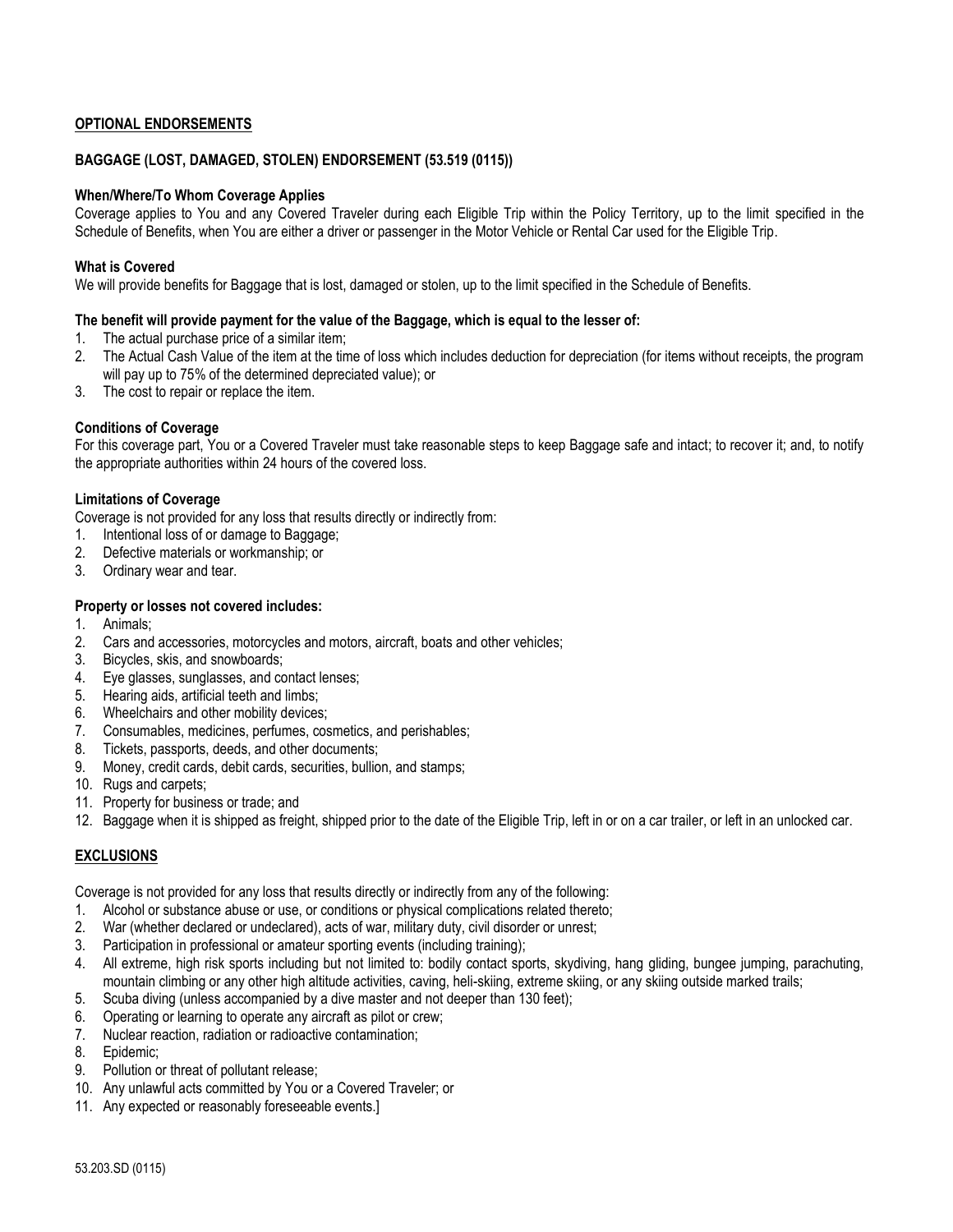#### **GENERAL PROVISIONS**

This guide to benefits is not a policy or contract of insurance, but is your most complete source of information. Please be sure to keep it in a safe place.

All information in this document is subject to the terms and conditions of the Master Policy, a copy of which is in the possession of the Policyholder. The terms and conditions of the Master Policy agree with the terms outlined in this guide to benefits. However, features and benefits are subject to change without notice.

You agree to use diligence in doing all things reasonably prudent to avoid or diminish any loss. Allianz Global Assistance will not unreasonably apply this provision to avoid claims hereunder.

**How to File a Claim:** Please gather the information below if you have a covered loss during your Covered Travel as it will be requested when you file a claim upon returning home. **All claims must be reported to Allianz Global Assistance within 30 days from the date of loss or as soon after that date as is reasonably possible.**

Once you report a claim, the service associate will set up a claim file for you and send you a claim form. You must send written proof of loss, including any required information necessary to support the claim, to Allianz Global Assistance within 90 days from the date of loss, or as soon after that date as reasonably possible, and in no event, except in the absence of legal capacity, later than one year from the time.

**Entire Contract; Changes.** The entire contract is made up of the Policy, the Schedule of Benefits and the Policyholder's Application, and any attached riders and endorsements.

Any change to the Policy must be: (1) made in writing; (2) signed by one of Our officers; and (3) attached to the Policy. No agent has authority to change the Policy or waive any of its provisions. Your consent is not needed to change the Policy.

**Records.** The Policyholder must maintain adequate records acceptable to Us and provide any information required by Us relating to this Insurance.

We will be permitted to examine and audit the records of the Policyholder that relate to the Policy at: (1) any time during the Policy term; and (2) within two years after the expiration of the Policy; or (3) until all claims have been settled or adjusted, whichever is later.

**Clerical Error.** If a clerical error is made, it will not affect Your coverage. An error will not continue Your coverage beyond the date coverage would end, if the error had not been made. After an error is found, We will take appropriate action. This may include adjusting, collecting or refunding premium.

**Errors and Omissions.** Clerical error or omission by Us to the Policyholder will not:

- 1. Prevent an eligible individual from receiving coverage, if the eligible individual is entitled to coverage under the terms of the Policy; or
- 2. Cause coverage to begin or coverage to continue for an individual when the coverage would not otherwise be effective.

If the Policyholder gives Us information about an individual that is incorrect, We will:

- 1. Use the facts to decide whether the individual meets the definition of an Insured Person and has coverage under the Policy and in what amounts; and
- 2. Make a fair adjustment of the premium.

**New Entrants.** All individuals added to an Eligible Class shown in the Schedule of Benefits are eligible for insurance under the Policy.

**Representations.** By accepting the Policy, the Policyholder agrees that:

- 1. The statements in Application made part of the Policy are accurate and complete;
- 2. Those statements are based upon the representations by the Policyholder; and
- 3. We have issued the Policy in reliance upon the Policyholder's representations.

We rely on statements made by the Policyholder in the Application. If there is no fraud, the Policyholder's statements: (a) are considered representations and not warranties and (b) will not be used to void the Policy or reduce any claim. We will not contest the Policy after it has been in effect for 2 years, except for fraud.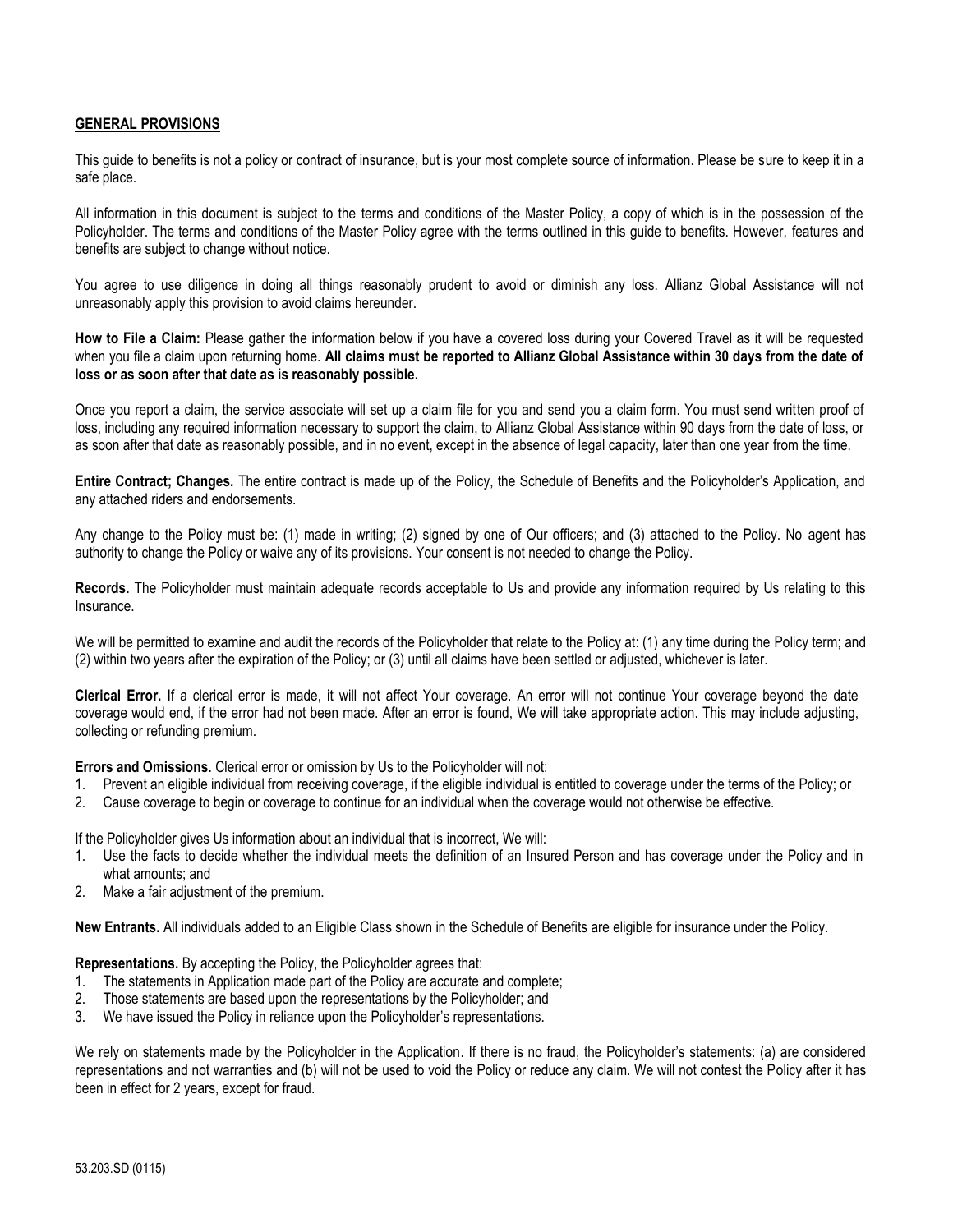**False Claim.** If You make any claim knowing it to be false or fraudulent under any Coverage Part or Assistance Service, that Coverage Part or Assistance Service will no longer apply to You and Your claims thereunder will be forfeited.

**Action against Company.** No action at law or in equity may be brought to recover under the Policy until:

- 1. 60 days after We have been given written proof of loss in accordance with the requirements of the Policy; and
- 2. All terms and conditions of the Policy have been complied with.

**Conformity With State Statutes.** Any provision of the Policy that, on its effective date, is in conflict with the laws and regulations of the state in which the Policy was delivered is amended to conform to the minimum requirements of those laws and regulations.

**Due Diligence.** You must use due diligence and concur in doing all things reasonably practicable to avoid or diminish any loss or damage to the property insured hereunder. We will not unreasonably apply this provision to avoid claims.

**Benefits Provided For Insured Persons and Covered Travelers Only.** The insurance provided by the Policy are solely for the benefit of the Insured Persons and Covered Travelers. No other person or entity will have any legal or equitable right, remedy or claim for coverages or damages under or arising from the Policy.

**No Benefit to Bailee.** This insurance will in no way inure directly or indirectly to the benefit of any carrier or other bailee.

**Subrogation.** If We become liable for any payment to You under the Policy for losses suffered, We will be subrogated, to the extent of such payment, to all of Your rights and remedies against any party with respect to such loss, and will be entitled at its own expense to sue in Your name. You agree to assist Us, as it may reasonably require, in preserving its rights against those responsible for such loss, including but not limited to, executing all documents necessary to enable Us to bring suit in Your name.

**No Assignment of Coverages.** Your coverages under the Policy may not be assigned or transferred by You, and any rights which may arise under the Policy (including any claims made, or which may be made) may not be assigned or transferred by You either by operation of law or by contract, without Our prior written consent. Assignment or transfer by You of the coverages under the Policy without such prior written consent will void all coverage as to the assignor/transferor and assignee/transferee under the Policy.

**Claim Forms.** We will furnish claim forms to You within 15 days of receipt of a notice of claim. If these forms are not furnished within 15 days, You will satisfy this requirement by sending Us written proof of loss. This proof should include information sufficient to identify the applicable Insured Person, the Policy number, and a description of both the occurrence and the nature and extent of the loss.

**Time of Payment of Claims.** We will pay the claim after receipt of acceptable proof of loss. Claims will be paid in accordance with the payment of claims provision.

**Payment of Claims.** All claims will be paid to You, if living; otherwise to Your estate.

Any payment made in good faith will discharge Our liability to the extent of that payment.

**Physical Examination.** We, at Our own expense, have the right to have You examined as often as reasonably necessary while a claim is pending.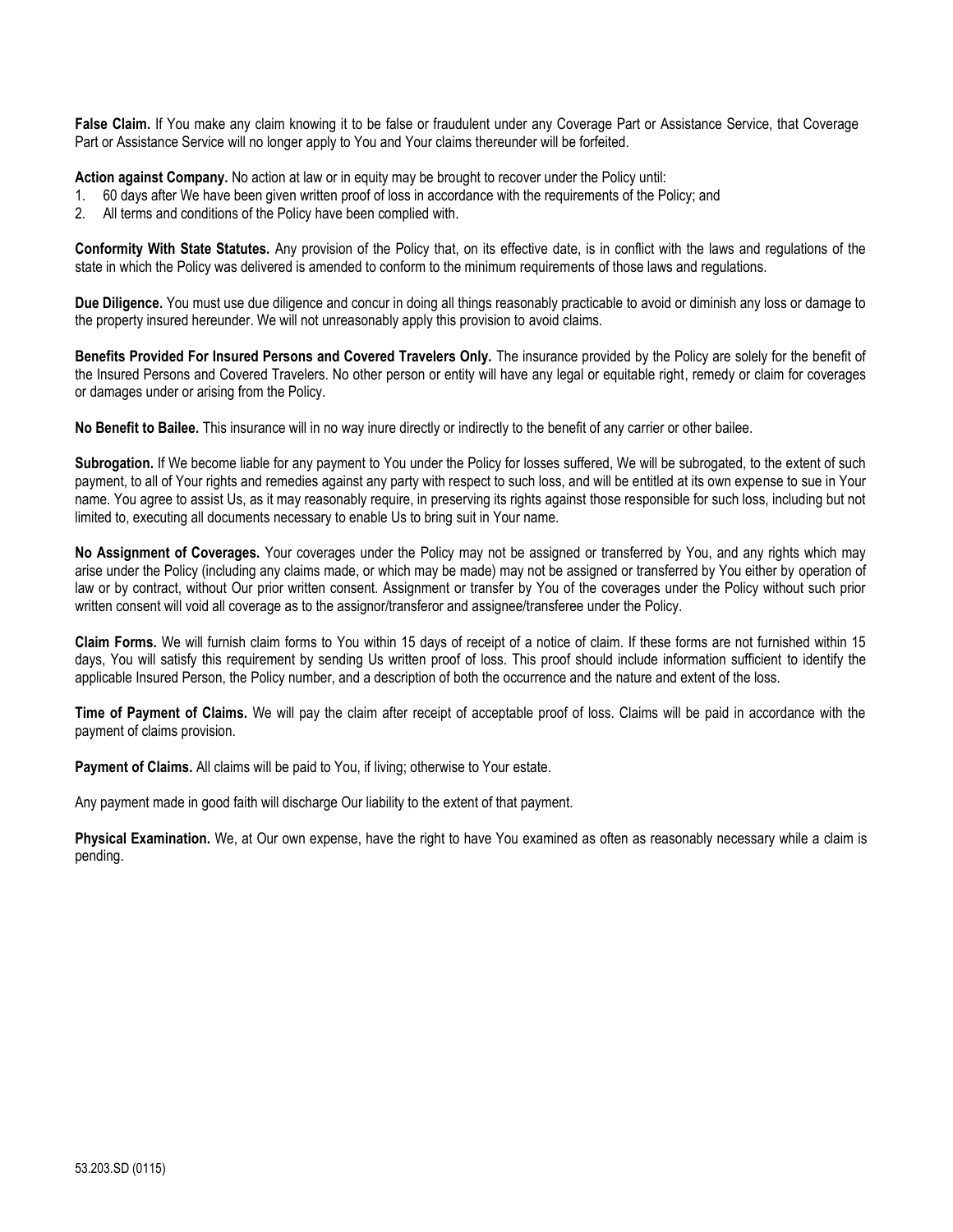#### **DEFINITIONS**

**Accident** – means an unexpected, unintended, unforeseeable event causing Injury or death to You or a Covered Traveler; or causing damage to the Motor Vehicle or Rental Car which prevents the vehicle from being driven.

**Accommodations** – means temporary lodging in an establishment licensed to provide temporary lodging to paying guests.

**Actual Cash Value** – means purchase price less depreciation.

**Baggage** – means the personal property You or a Covered Traveler take on the Eligible Trip and the suitcases or other kinds of containers used to carry them.

**Common Carrier** – means a company that is licensed to carry passengers on land, water or in the air for a fee, not including car rental companies.

**Covered Traveler** – means a person who is an Immediate Family Member and is traveling with You.

**Eligible Trip** – means a Trip which:

- 1. Does not exceed, and was not planned to exceed, 45 consecutive days;
- 2. Was intended to include at least one overnight stay;
- 3. For Trip Interruption, Vehicle Return, Stolen Baggage/Personal Effects, and Baggage: Is a driving Trip taken by Motor Vehicle or Rental Car; and
- 4. For all other coverages (including Emergency Medical Transportation, Repatriation of Remains, Travel Accident): Is a Trip taken by Motor Vehicle, Rental Car, Common Carrier, or a combination of these.

**Family Member** – means the AAA member's spouse, civil union partner or domestic partner; children and step-children (including children who are or are in the process of becoming adopted); parents and step-parents; siblings; grandparents and grandchildren; in-laws (mother, father, son, daughter, brother, sister).

**Hospital** – means a provider that is a short-term, acute, general Hospital that:

- 1. Is a duly licensed institution;
- 2. In return for compensation from its patients, is primarily engaged in providing inpatient diagnostic and therapeutic services for the diagnosis, treatment, and care of injured and sick persons by or under supervision of physicians;
- 3. Has organized departments of medicine and major surgery;
- 4. Provides 24-hour nursing service by or under the supervision of registered graduate nurses; and
- 5. Is not other than incidentally: a) a skilled nursing facility, nursing home, custodial care home, health resort, spa or sanatorium, place for rest, place for the aged, place for the provision of rehabilitation care; b) a place for the treatment of mental illness; c) a place for the treatment of alcoholism or drug abuse; d) a place for the provision of hospice care; or e) a place for the treatment of pulmonary tuberculosis.

**Illness** – means a sickness, infirmity or disease that causes a loss that begins during an Eligible Trip.

**Immediate Family Member** – means the AAA member's spouse, civil union partner or domestic partner; children and step-children (including children who are or are in the process of becoming adopted) under the age of 21; parents, step-parents, siblings, grandparents, and grandchildren who reside with You.

**Injury** – means bodily injury caused by an Accident occurring during an Eligible Trip, and resulting directly and independently of all other causes in loss.

#### **Insured Person** – means a person:

- 1. Who is a member of an Eligible Class of persons as described in the Eligibility Class section of the Schedule of Benefits;
- 2. For whom premium has been paid; and
- 3. While covered under the Policy.

An Insured Person may be Primary or Secondary. Primary Insured Person is a AAA member possessing the primary membership in a household. Secondary Insured Person is any AAA member possessing an Associate membership in a household.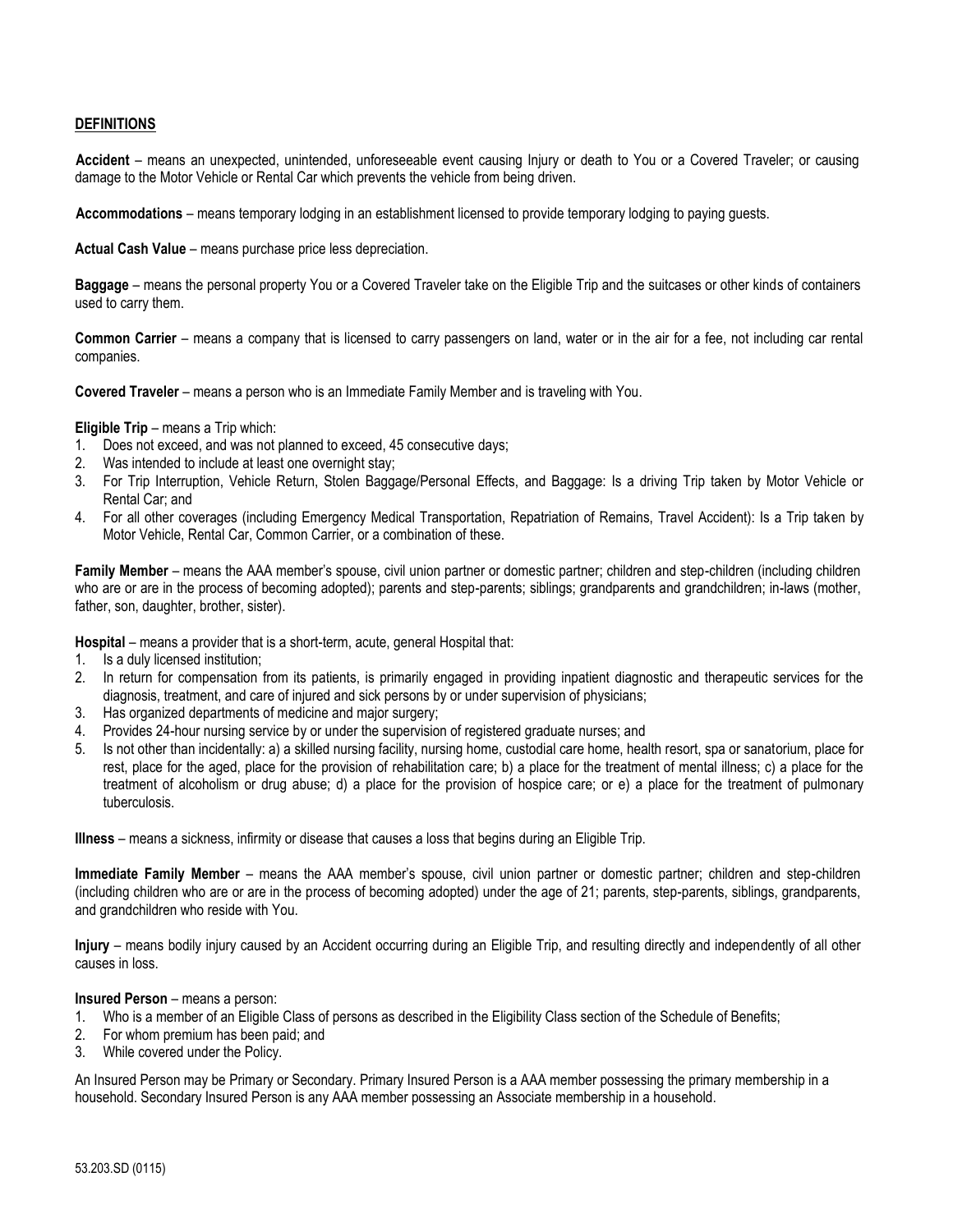**Mechanical Breakdown** – means a mechanical issue which prevents the vehicle from being driven. Mechanical Breakdown does not include running out of gas, tire trouble or failure to perform routine maintenance.

**Medical Escort** – means a professional person contracted by Our medical team to accompany a seriously ill or injured person while they are being transported. A Medical Escort is trained to provide medical care to the person being transported. A friend or Family Member cannot be a Medical Escort.

**Motor Vehicle** – means a self-propelled private passenger vehicle which is a type both designed and required to be licensed for use on public roads. The term Motor Vehicle does not include:

- 1. Motorcycles (except as noted below);
- 2. Trucks (except for pickup trucks and vans);
- 3. Trailers;
- Motorbikes and all-terrain vehicles;
- 5. Off-road vehicles;
- 6. Vehicles that don't have to be licensed;
- 7. Vehicles that are used for commercial or livery purposes, including limousines; or
- 8. Other conveyances.

If Your AAA membership explicitly includes motorcycles, then motorcycles are included in the term Motor Vehicle in that situation.

**Natural Disaster** – means an event, including but not limited to wind storm, rain, snow, sleet, hail, lightning, dust or sand storm, earthquake, tornado, flood, volcanic eruption, wildfire or other similar event that:

- 1. Is due to natural causes; and
- 2. Results in widespread severe damage such that the area of damage is officially declared a disaster area and the area is deemed to be uninhabitable or dangerous.

**Personal Effects** – means items that are regularly worn or carried and can include keys, identification card, wallet, watch, clothing and toiletries.

**Physician** – means a licensed practitioner of the healing arts acting within the scope of their license. The attending physician may not be: (a) an Insured Person; (b) an Insured Person's spouse, civil union partner or domestic partner; (c) a person booked to accompany an Insured Person on an Eligible Trip; or (d) a person who is related to an Insured Person, an Insured Person's spouse, civil union partner or domestic partner, child, parent, or sibling.

#### **Policy Territory** – means

- 1. For Trip Interruption, Vehicle Return, Stolen Baggage, and Baggage: Outside of a 100 mile radius from Your Primary Residence but within the US, Mexico and Canada.
- 2. For all other coverages (including Emergency Medical Transportation, Repatriation of Remains, Travel Accident): Outside of a 100 mile radius from Your Primary Residence, worldwide.

**Policyholder** – means the organization to whom the Policy was issued.

**Primary Residence** – means Your permanent and main home for legal and tax purposes. It does not include any secondary or vacation home or residence.

**Rental Car** – means Motor Vehicle that is rented by You and evidenced by a car rental agreement. The term Rental Car does not include:

- 1. Motorcycles, Motorbikes and all-terrain vehicles;
- Trucks:
- 3. Campers, trailers and recreational vehicles;
- 4. Off-road vehicles;
- 5. Vehicles that don't have to be licensed;
- 6. Vehicles that are used for commercial or livery purposes, including limousines; or
- 7. Other conveyances.

#### **Severe Weather** – means

- 1. The local government or the National Weather Service issues an advisory against travel as a result of rain, snow or wind; or
- 2. A "state of emergency" due to weather is declared by the federal, state or local government.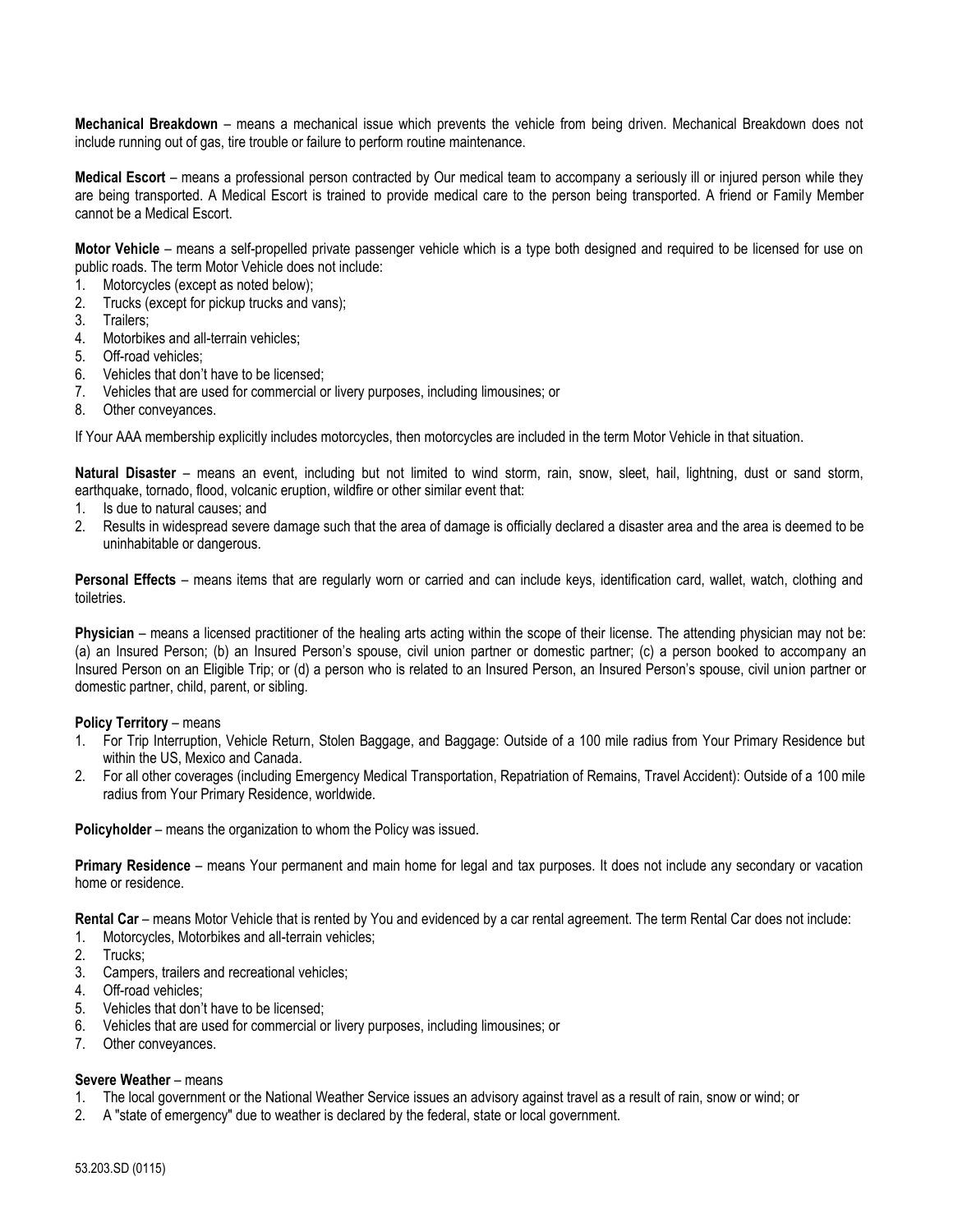**Trip** – means a planned round-trip travel to and from a place at least 100 miles from Your Primary Residence. A trip does not include travel to receive health care or medical treatment of any kind, vehicle repairs, or commuting to and from work.

**We, Us, Our** – means, or refers to, BCS Insurance Company, including its authorized agents.

**You, Your, Yours** – means, or refers to, the Insured Person.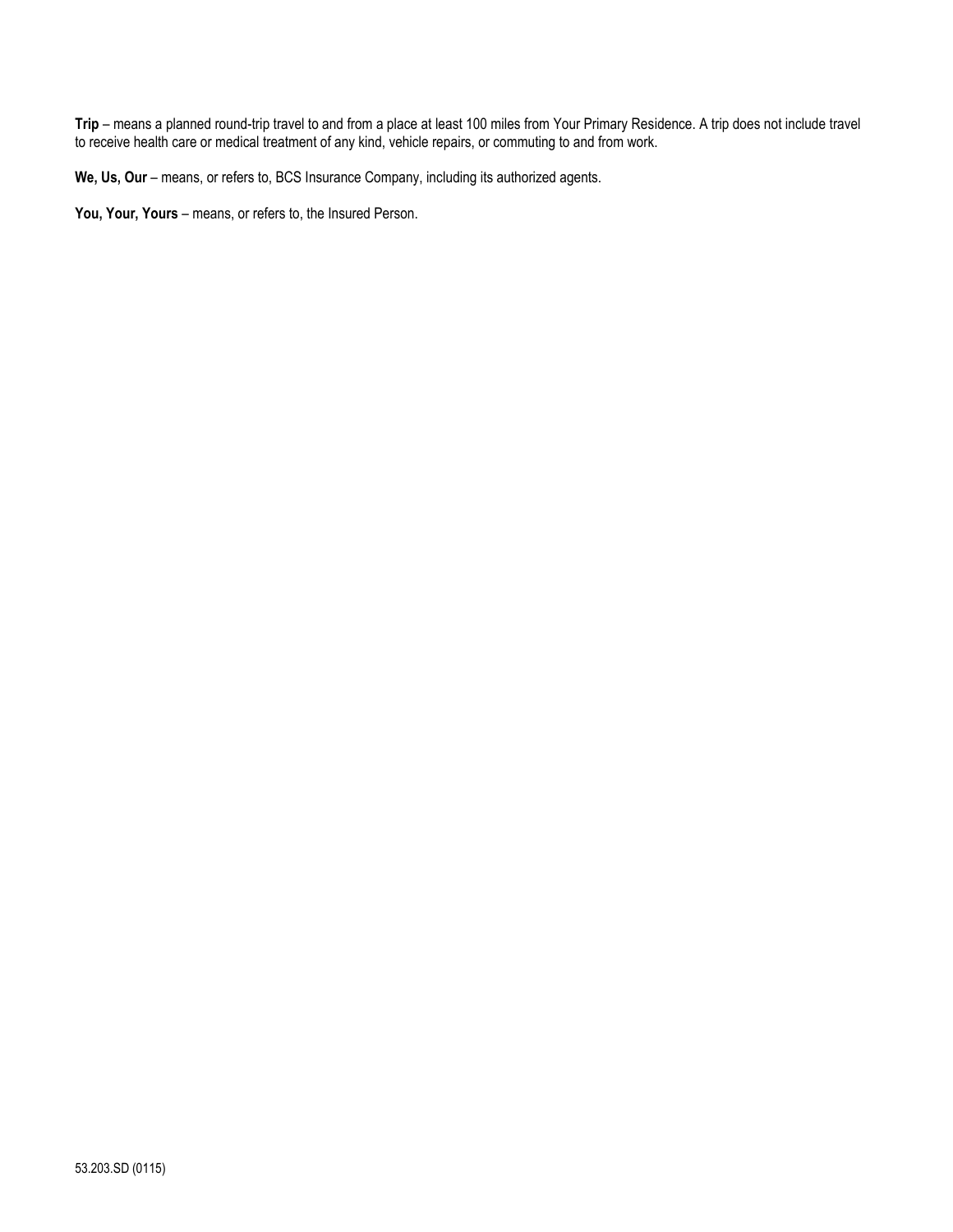# **BCS INSURANCE COMPANY**

## **(A Stock Company)**

### **Alaska**

#### **State Amendment**

The Summary Description is amended as follows:

- I. Any references to **"indirectly"** are hereby deleted with no impact as applied to the adjudication of claims.
- II. The following change applies to **GENERAL PROVISIONS**, Other Insurance:

Any reference to **"excess"** is hereby deleted as this insurance is primary coverage.

III. **General Provisions**, Action against Company is revised to read:

No action at law or in equity may be brought to recover under the Policy until: 1. 60 days after We have been given written proof of loss in accordance with the requirements of the Policy; and 2. All terms and conditions of the Policy have been complied with.

Action against Company must commence within three years after the cause of action occurs. The time limitation begins to run only after there has been a breach of contract such as a denial of a claim or failure to defend.

There are no other changes or revisions made by this amendment to the form to which this is attached.

HFBeucham, II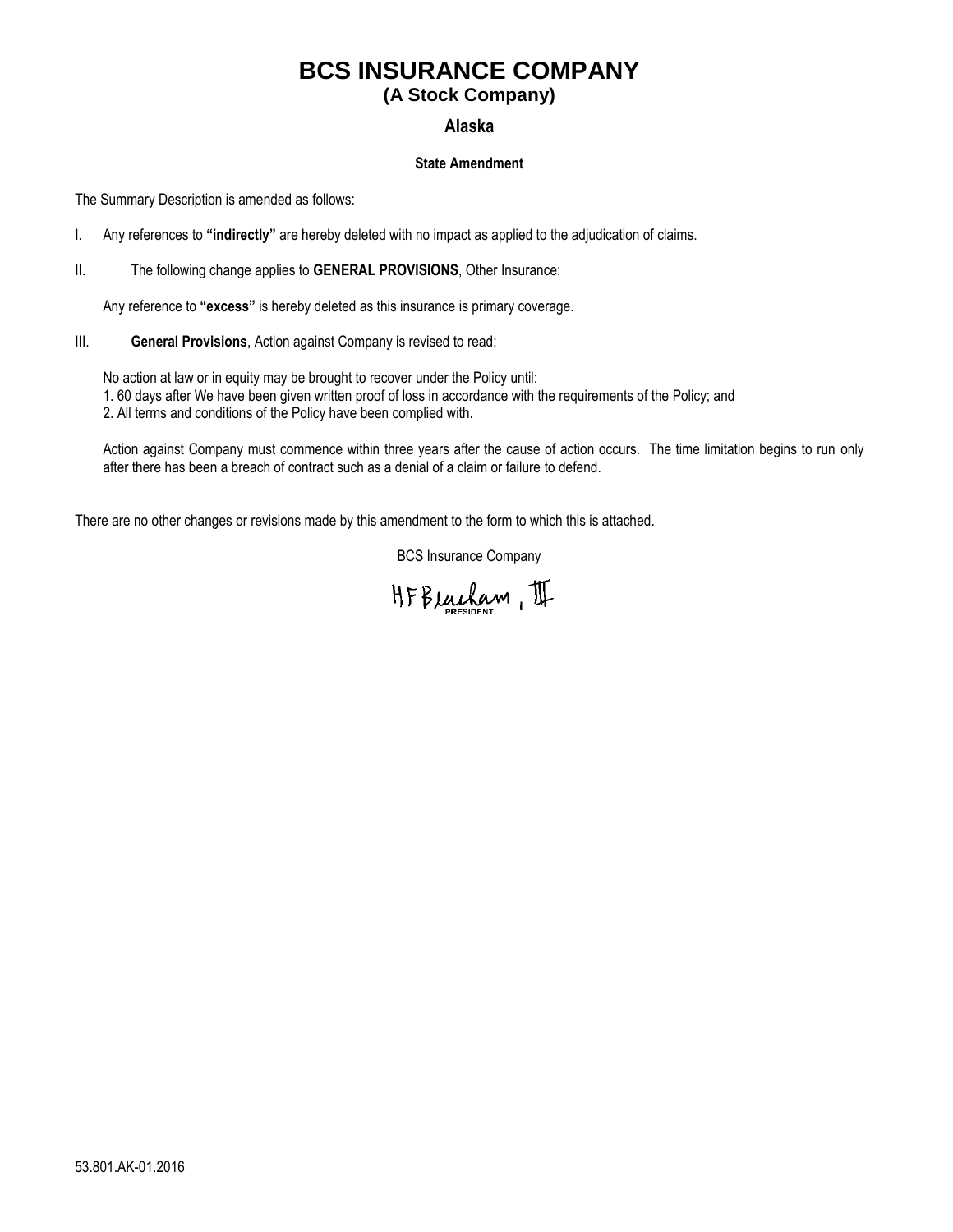# **BCS INSURANCE COMPANY (A Stock Company)**

### **Arizona**

#### **State Amendment**

The Travel Protection Insurance Policy and Summary Description are amended as follows:

I. **Summary Description**, **GENERAL PROVISIONS**, Time of Payment of Claims is replaced by the following**:**

#### **Time of Payment of Claims:**

We will pay the claim after, but in no event more than 30 days following the date We receive a complete and satisfactory proof of covered loss. Claims will be paid in accordance with the Payment of Claims provision.

II. **Travel Protection Insurance Policy GENERAL PROVISIONS**, Time of Payment of Claims is replaced by the following**:**

#### **Time of Payment of Claims:**

The Company will pay the claim after, but in no event more than 30 days following the date the Company receives a complete and satisfactory proof of covered loss. Claims will be paid in accordance with the Payment of Claims provision.

There are no other changes or revisions made by this amendment to the form to which this is attached.

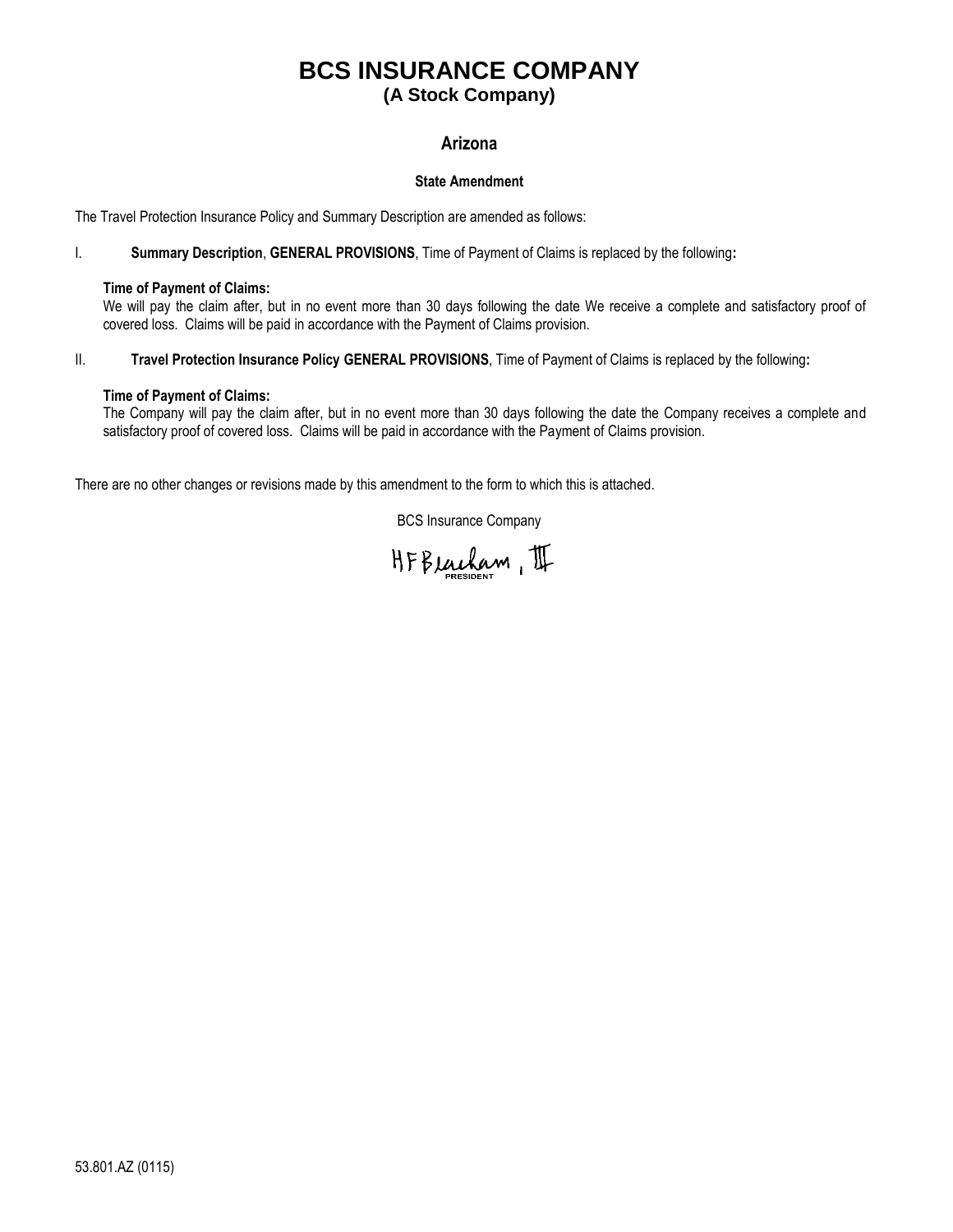# **BCS INSURANCE COMPANY**

# **(A Stock Company)**

#### **Montana**

#### **State Amendment**

The Travel Protection Insurance Policy and Summary Description are amended as follows:

I. **Travel Protection Insurance Policy, ELIGIBILITY, EFFECTIVE AND TERMINATION DATE,** Policy Termination by the Company is replaced by the following:

Policy Termination by the Company: Except for non-payment of premium or the failure to meet continued underwriting standards, if any, the Company may not terminate this Policy prior to the first anniversary of the Policy Effective Date or renewal date. The Company may terminate this Policy on any premium due date after the first anniversary of the Policy Effective Date by mailing or delivering to the Policyholder written notice at least 45 days in advance. Termination will take effect at 12:01 a.m. at the Policyholder's address on the tenth day after the notice of cancellation was delivered to the Policyholder.

Policy termination may take effect on any date mutually agreed upon in writing by both the Policyholder and the Company.

Policy termination will not affect coverage in effect prior to the termination date, for which premium has been, or will be, paid in the manner described in the Premiums section of the Schedule of Benefits; however, the Company will not accept additional premium for any coverage beyond the Policy termination date.

II. **Travel Protection Insurance Policy and Summary Description**, **GENERAL PROVISIONS**, Conformity With State Statutes is replaced by the following**:**

Any provision of this Policy that, on its effective date, is in conflict with Montana laws and regulations is amended to conform to the minimum requirements of Montana laws and regulations.

III. **Travel Protection Insurance Policy**, **GENERAL PROVISIONS**, Time of Payment of Claims is replaced by the following**:**

**Time of Payment of Claims.** The Company will pay the claim within 30 days after receipt of acceptable proof of loss. However, if the Company reasonably requests additional information or documents from the Insured Person in order to process the claim, the Company will pay or deny the claim within 60 days following the date the Company receives the additional information or documents, unless:

- 1) The Company has notified the Insured Person of the reasons for failure to pay the claim in full; or
- 2) The Company has a reasonable belief that insurance fraud has been committed and the Company has reported the possible insurance fraud to the Insurance Commissioner.

Claims will be paid in accordance with the payment of claims provision.

IV. **Summary Description**, **GENERAL PROVISIONS**, Time of Payment of Claims is replaced by the following**:**

**Time of Payment of Claims.** We will pay the claim within 30 days after receipt of acceptable proof of loss. However, if We reasonably request additional information or documents from You in order to process the claim, We will pay or deny the claim within 60 days following the date We receive the additional information or documents, unless:

- 1) We have notified You of the reasons for failure to pay the claim in full; or
- 2) We have a reasonable belief that insurance fraud has been committed and We have reported the possible insurance fraud to the Insurance Commissioner.

Claims will be paid in accordance with the payment of claims provision.

There are no other changes or revisions made by this amendment to the form to which this is attached.

HFBeucham, II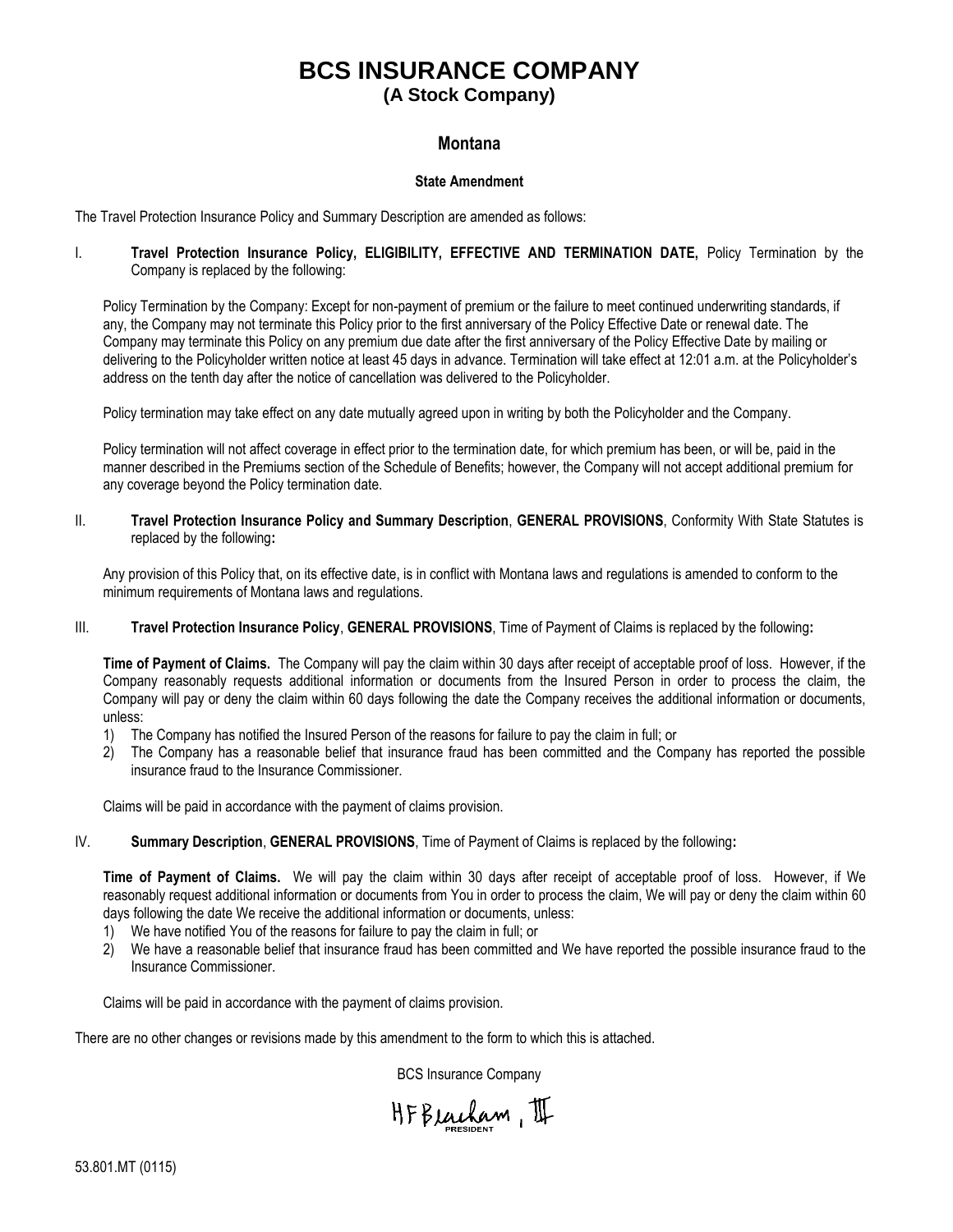## **BCS INSURANCE COMPANY (A Stock Company)**

### **Utah**

#### **State Amendment**

The Summary Description is amended as follows:

#### I. **EXCLUSIONS**, the Exclusions introductory statement is revised to read:

Coverage is not provided for any loss that results directly from any of the following:

#### II. **GENERAL PROVISIONS**, Action against Company is revised to read:

**Action against Company.** No action at law or in equity may be brought to recover under the Policy until:

- 1. 60 days after We have been given written proof of loss in accordance with the requirements of the Policy; and
- 2. All terms and conditions of the Policy have been complied with.

Action against Company must commence within three years after the cause of action occurs.

#### III. **GENERAL PROVISIONS**, Subrogation is revised to read:

**Subrogation**: If We become liable for any payment to You under the Policy for losses suffered, We will be subrogated, to the extent of such payment, to all of Your rights and remedies against any party with respect to such loss, and will be entitled at its own expense to sue in Your name. You agree to assist Us, as it may reasonably require, in preserving its rights against those responsible for such loss, including but not limited to, executing all documents necessary to enable Us to bring suit in Your name.

Our right of subrogation will not be enforced until You have been fully compensated for the loss.

#### IV. **GENERAL PROVISIONS**, Time of Payment of Claims is revised to read:

**Time of Payment of Claims.** We will pay the claim within 30 days after receipt of acceptable proof of loss. Claims will be paid in accordance with the payment of claims provision.

#### V. **GENERAL PROVISIONS**, the following is added:

**Notice of Termination**: We will send to the Policyholder at the Policyholder's last known address, a written notice of intention to terminate for nonpayment of premium at least 13 days before the cancellation date and for a reason other than nonpayment of premium at least 33 days before the termination date.

#### VI. **GENERAL PROVISIONS**, the following is added:

BCS Insurance Company 2 MidAmerica Plaza, Suite 200 Oakbrook Terrace, Illinois 60181 800-621-9215

There are no other changes or revisions made by this amendment to the form to which this is attached.